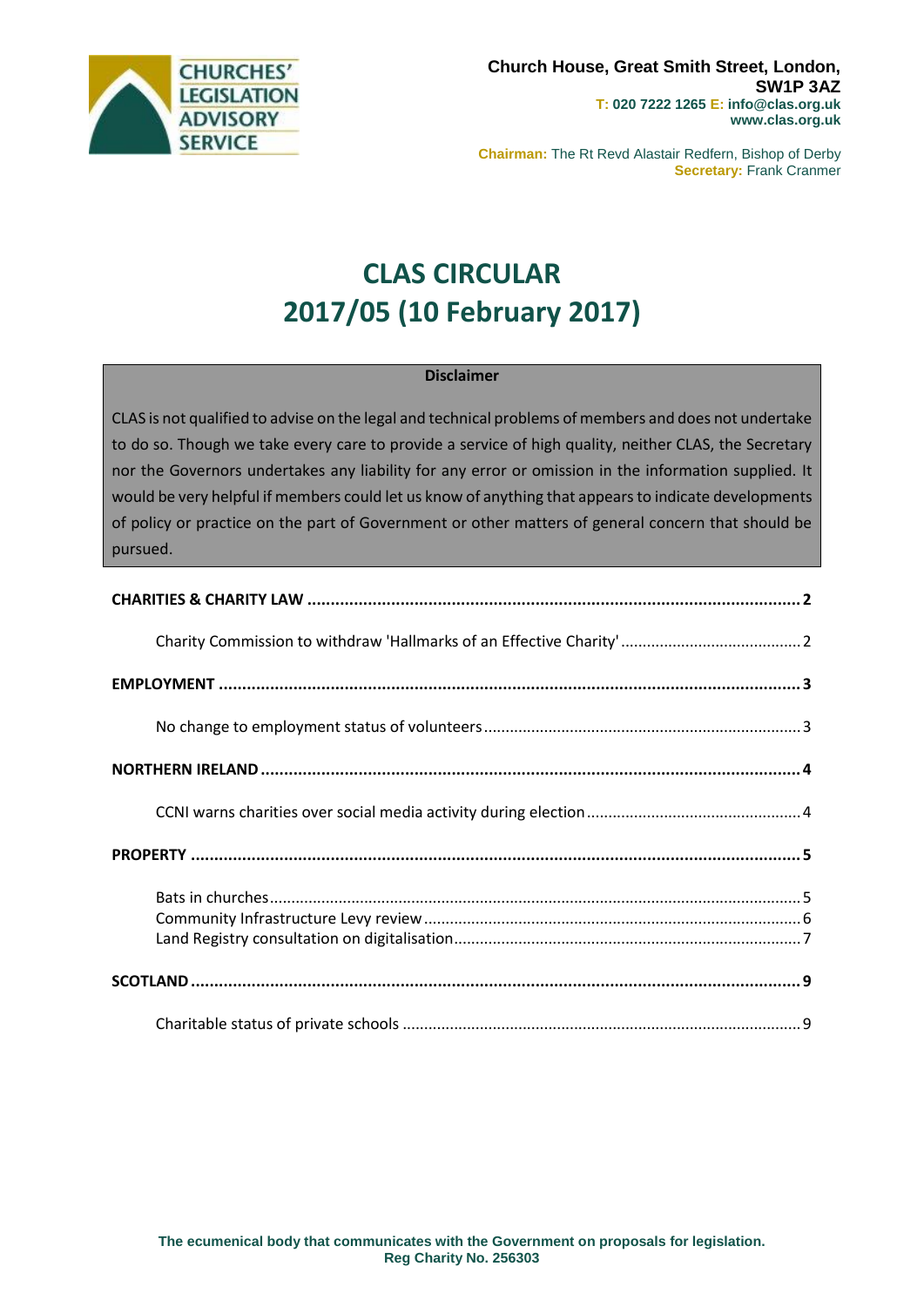### <span id="page-1-0"></span>**CHARITIES & CHARITY LAW**

#### <span id="page-1-1"></span>**Charity Commission to withdraw 'Hallmarks of an Effective Charity'**

**For information**

The Charity Commission has decided to withdraw its publication *The Hallmarks of an Effective Charity* (CC10) and instead refer people to the Charity Governance Code, which is jointly owned by NCVO, Acevo, SCC, ICSA and WCVA.

A [new version](http://www.governancecode.org/wp-content/uploads/2016/11/NC940_good_governance_11.pdf) of the Code was published for consultation last year, outlining a number of updates to the sector's best practice standard. In its response to the consultation, the Commission [said this:](https://www.gov.uk/government/uploads/system/uploads/attachment_data/file/588964/New_code_of_governance_consultation.pdf)

"The Commission does not aspire to own or enforce it, or pronounce on what it should say. We intend to continue to endorse and promote it as the standard of good governance practice to which all charities should aspire (unless some other code takes precedence), following and applying its principles proportionately to their circumstances. In line with this we propose to withdraw our publication *The Hallmarks of an Effective Charity* (CC10). We propose instead to refer charities to the Code as setting out relevant standards of good practice. We will consider further how we can take account of charities' consideration and application of the Code in our regulatory interactions with them and in the requirements and expectations for reporting."

The review process was led by Rosie Chapman, who was the Commission's Director of Policy and Effectiveness until May 2011. The consultation closed on 3 February. CLAS did not submit a response.

[Source: Charity Commission – 2 February]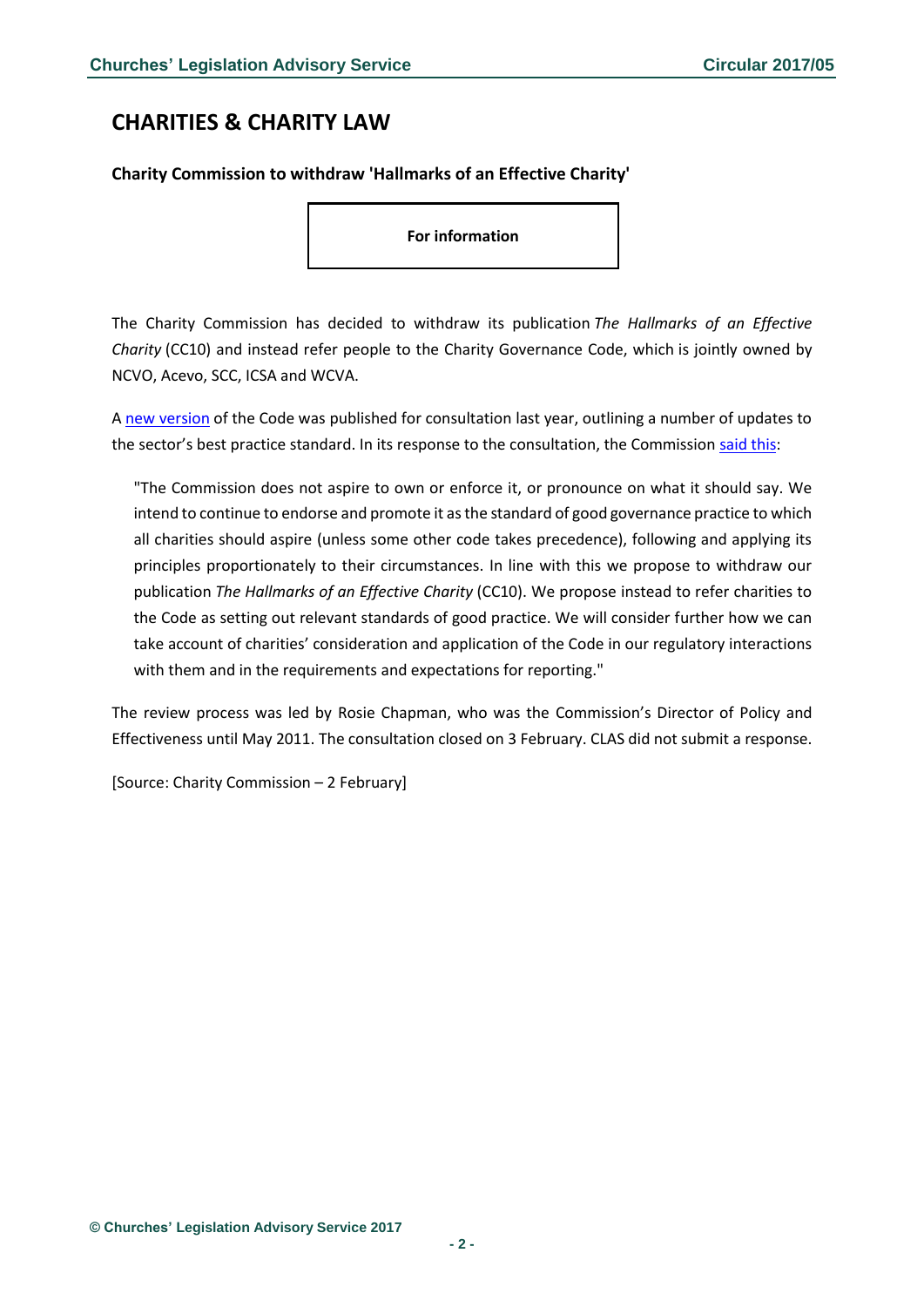### <span id="page-2-0"></span>**EMPLOYMENT**

### <span id="page-2-1"></span>**No change to employment status of volunteers**

**For information**

On 31 January, Daniel Zeichner (Cambridge) (Lab) asked the Secretary of State for Education, "if she will amend the Equality Act 2010, or bring forward new legislation, to protect volunteers from encountering discrimination in the workplace".

In her reply on 7 February, Caroline Dinenage, Parliamentary Under Secretary of State for Women, Equalities and Early Years said:

"Volunteers are not covered by the Equality Act 2010 because they do not meet the definition of an employee under the Act, a position confirmed by the Supreme Court in the case of *[X v Mid](http://www.bailii.org/uk/cases/UKSC/2012/59.html)  [Sussex Citizens Advice Bureau](http://www.bailii.org/uk/cases/UKSC/2012/59.html)* [2012]. We have no plans to change this."

Given the amount of church work undertaken by volunteers – and in the charity sector more widely – that is extremely reassuring.

[Source: Commons *Hansard* – 7 February]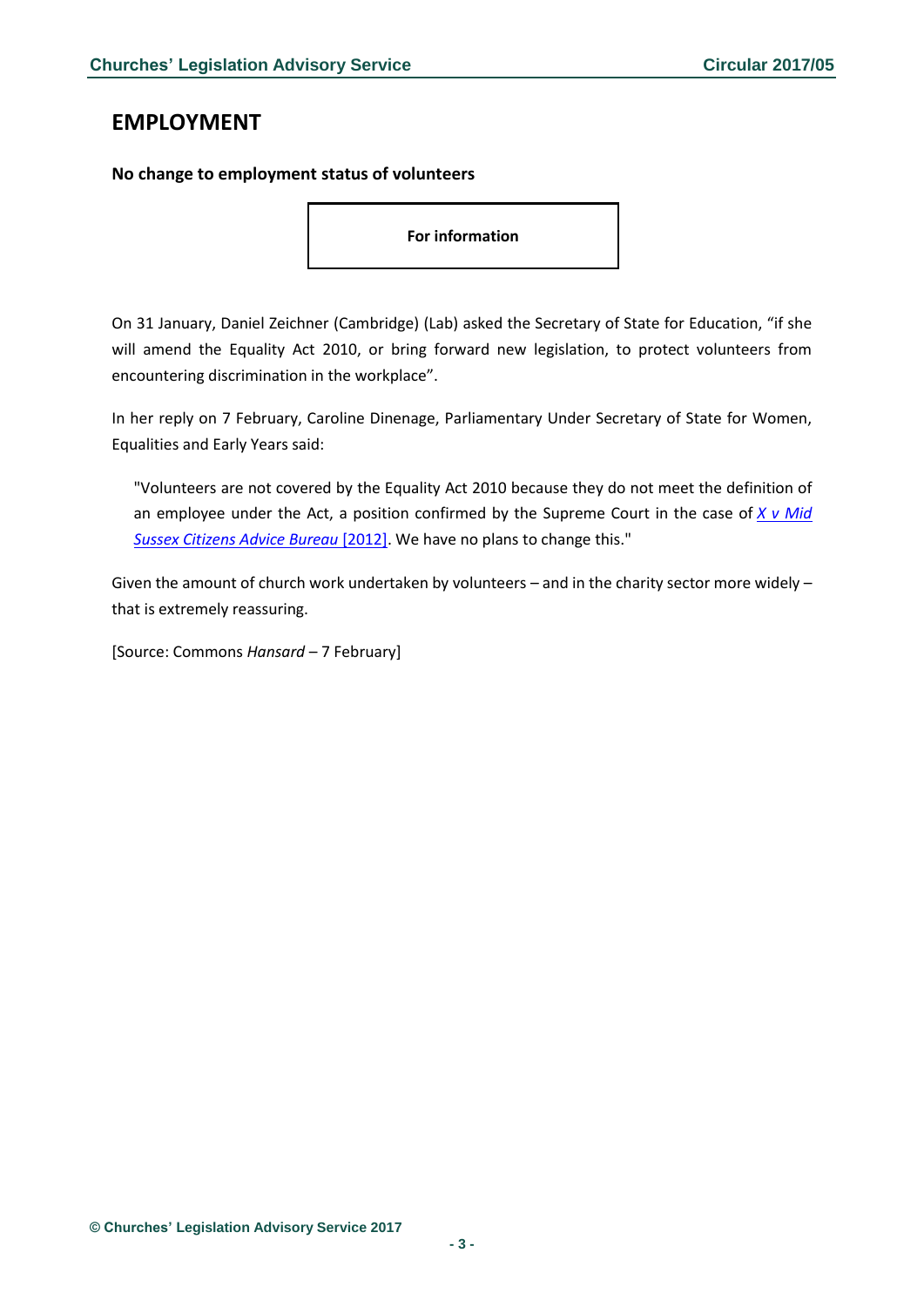### <span id="page-3-0"></span>**NORTHERN IRELAND**

<span id="page-3-1"></span>**CCNI warns charities over social media activity during election**

**For information**

We have already reported that the Charity Commission for Northern Ireland warned charities about the dangers of straying into party-political activities during the Assembly election campaign and that they should "do nothing that undermines their independence and neutrality when it comes to party politics".

Nevertheless, some charities have not been so careful about what they have said on Twitter and Facebook; and CCNI has followed this up with a further warning. The Commission's Head of Compliance and Enquiries, Myles McKeown, said:

"Despite the Commission reiterating that charities are forbidden from aligning with any political party or attacking another, some social media activity has given the Commission cause for concern. The Commission has contacted charity trustees reminding them of their responsibility to remain independent.

"While many charities engage politicians to communicate their views on policy if they feel it can advance their charitable purpose, there are clear lines that should not be crossed.

"The public rightly perceive the charity sector as independent and issue-focused and charities should do nothing that undermines their independence and neutrality when it comes to party politics."

[Source: CCNI – 2 February]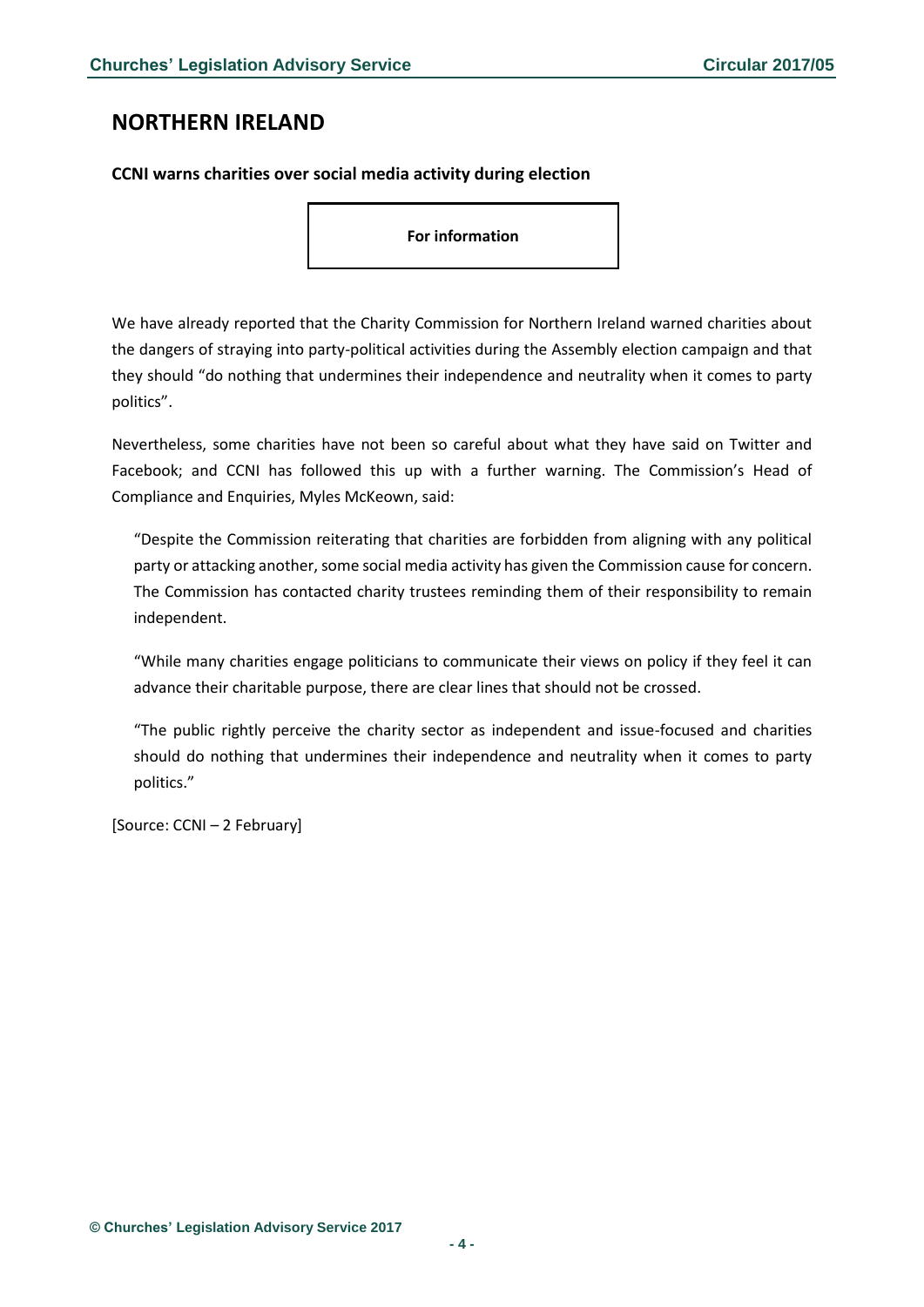## <span id="page-4-0"></span>**PROPERTY**

#### <span id="page-4-1"></span>**Bats in churches**

**For information**

Natural England has [announced](https://www.gov.uk/government/news/bats-and-churches-to-benefit-thanks-to-national-lottery) that the Heritage Lottery Fund has approved the development stage and initial funding of £3.8million for the 5-year "Bats in Churches" partnership project. According to the announcement, the project will:

- trial and perfect new techniques to enable bats and church congregations to live together;
- build up professional expertise and volunteer skill to share the best solutions with hundreds more churches; and
- bring together church communities and bat enthusiasts to create a shared understanding and appreciation of England's historic places of worship and our rare flying mammals.

Natural England's Chairman, Andrew Sells, said that the project will "provide help and support to places of worship across England where large bat populations can sometimes have a negative impact on historic buildings and the communities who use them". Deborah Lamb, Deputy Chief Executive of Historic England said:

"We welcome every opportunity to help congregations that work hard to care for church buildings, providing public space for community activity and a wonderful treasury of historic monuments, brasses, woodwork and craftsmanship. This project will offer practical help to those coping with the additional challenge of living with bats and encourage volunteers who are interested in bats to discover more about local churches."

It is to be hoped that the results will provide some useful general lessons for all denominations – including those that do not accept HLF funding on grounds of principle.

[Source: Natural England – 8 February]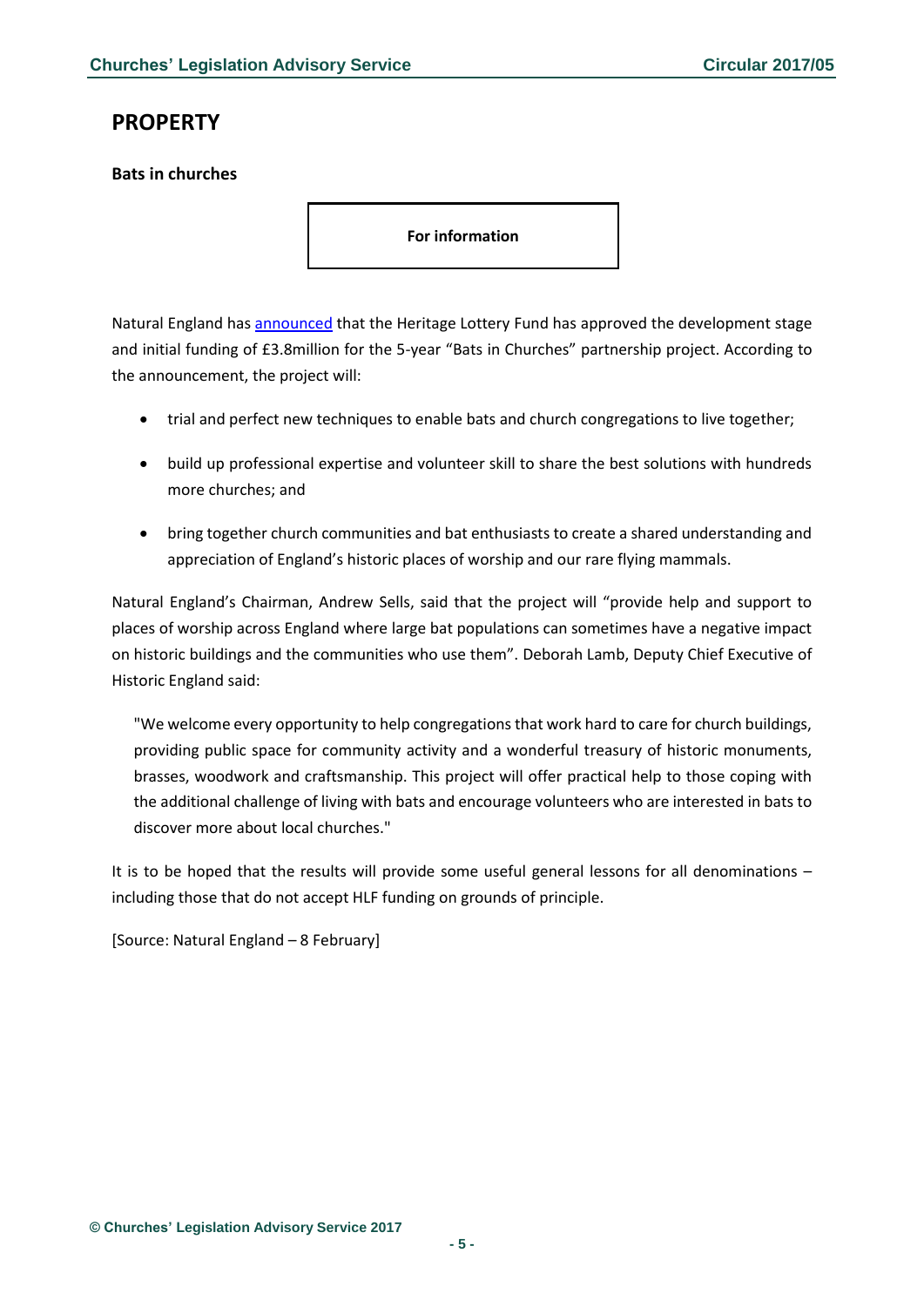<span id="page-5-0"></span>**Community Infrastructure Levy review**

#### **At the moment, for information**

The independent Community Infrastructure Levy Review team appointed by the Government has published its report: *[A new approach to developer contributions](https://www.gov.uk/government/uploads/system/uploads/attachment_data/file/589637/CIL_REPORT_2016.pdf)*.

The issue of a development levy to fund new infrastructure has a very long history. The Community Infrastructure Levy (CIL) was introduced by the Planning Act 2008 and was brought into force on 6 April 2010 by the Community Infrastructure Levy Regulations 2010. The initial proposal was for a blanket charge; and CLAS fought a long and ultimately successful campaign in conjunction with the Charities' Property Association for a charity carve-out. Under the current law, there is mandatory charitable relief where a charity owns a material interest if the development is to be used wholly or mainly for a charitable purpose. If the development is left unoccupied, it is still eligible for charitable relief. (There is no mandatory relief if that part of development to be used for charitable purposes will not be occupied or under the control of a charity, or if the material interest is owned jointly by a charity and a non-charity, or if the relief would constitute a State Aid under EU rules.)

By common consent, CIL has been fairly unsuccessful in raising revenue; and the Review recommends replacing it with a hybrid Local Infrastructure Tariff for larger developments, alongside a possible new Strategic Infrastructure Tariff, and more rigorous use of agreements under s 106 Town and Country Planning Act 1990 – a mechanism that local authorities have traditionally used as a lever to make developers contribute to infrastructure enhancements.

Unfortunately, only three bodies from the charity sector submitted evidence in defence of the exemption – ourselves, the Charities' Property Association and the Charity Tax Group – and the Review has recommended that there be "no (or very few) exemptions". So it appears that we are going to have to make the argument for the charity exemption all over again.

To that end, Bishop Alastair and the chairs of the CPA and the CTG have put out a press statement, as follows:

"While we welcome efforts to improve and simplify the current CIL rules, we are very disappointed that the Review team has not made a firm commitment to introducing an equivalent charity exemption of any successor tax. Charities should not be penalised because the Community Infrastructure Levy has not generated the anticipated financial returns and the rationale for an exemption remains valid. Charities should not be taxed for development of land for charitable purposes (including social housing) or when leasing land to other charities and the original CIL campaign group will be seeking urgent assurances from the Government that a charity exemption will be included if a Local Infrastructure Tariff is introduced".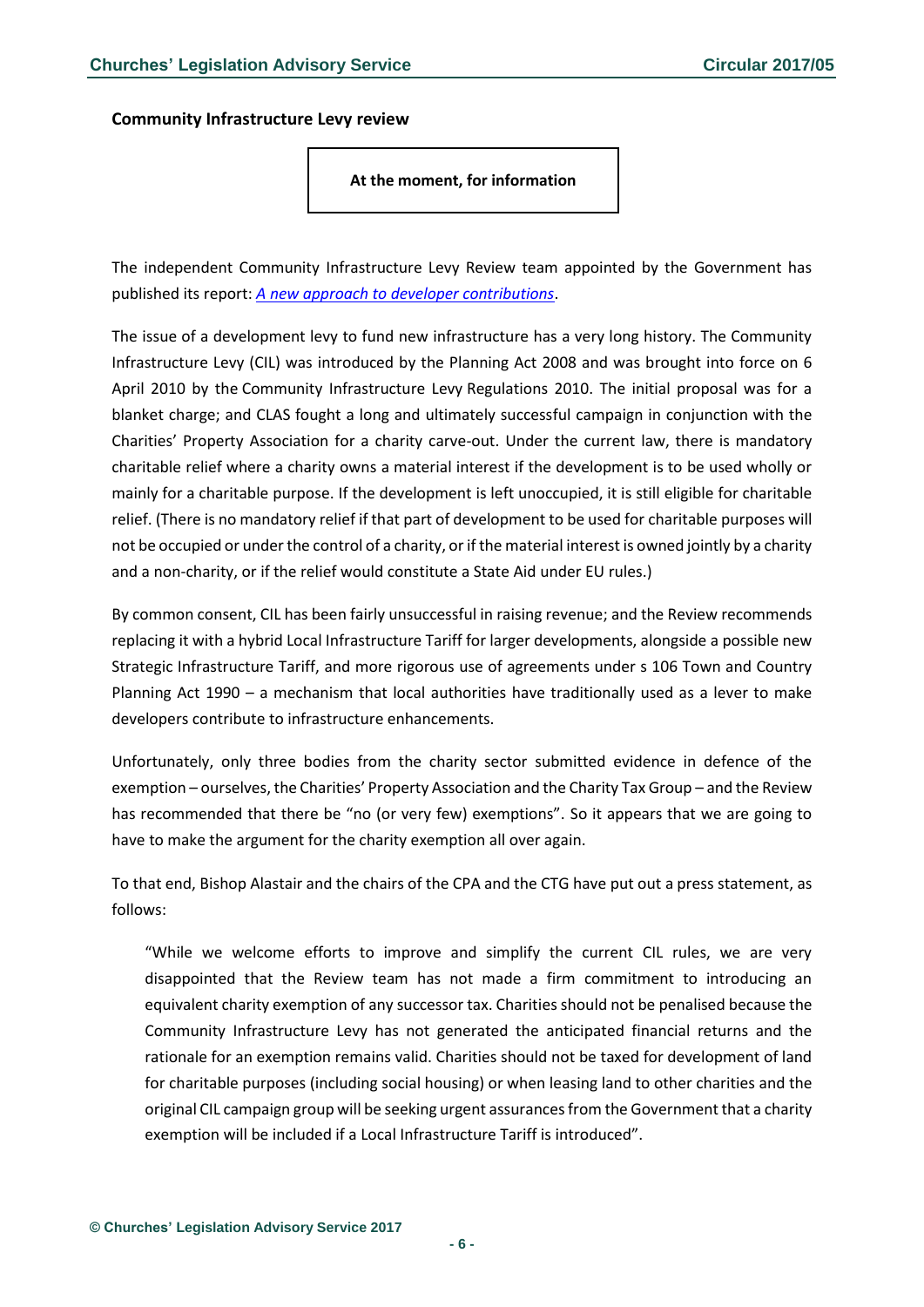*The change will require primary legislation and we are at a very early stage in the process*: it is even possible that the Government will decide not to proceed with all the recommendations of the Review. However, we shall be keeping a very careful eye on the situation and will keep you informed of progress.

[Source: DCLG – 8 February]

### <span id="page-6-0"></span>**Land Registry consultation on digitalisation**

**For information and possibly for action**

The Land Registry has opened a [consultation](http://www.gov.uk/government/consultations/proposals-to-amend-the-land-registration-rules-2003) on proposed changes to the Land Registration Rules 2003, to allow it to offer customers digital alternatives to paper conveyancing and registration. It also includes other amendments, which reflect how the Registry has modernised and simplified its services through digital transformation.

By the Registry's own admission, this is not meant to be a radical review of the Rules - it feels that would not be appropriate while the Law Commission is reviewing the Land Registration Act 2002 as part of its Twelfth Programme of Work. The proposed rule amendments are the minimum necessary, pending the outcome of the Law Commission's work, in order for the Registry to pursue its Business Strategy.

The purpose of the proposed changes to the Land Registration Rules 2003 is to:

- allow for fully digital conveyancing documents with e-signatures for land transactions and land registration, and to revoke existing rules allowing only for limited digital mortgages
- revoke the Land Registration (Proper Office) Order 2013 and make consequential amendments to the Rules
- allow for the introduction of new statutory services identified as beneficial to users through user research
- allow for more flexibility as to when the Land Registry is open for business and open to the public
- make some minor improvements in the Rules
- correct some clerical errors

It is worth noting that the consultation paper makes clear that this will allow (but not require) all dispositions that must be registered to be carried out using digital documents with digital signatures.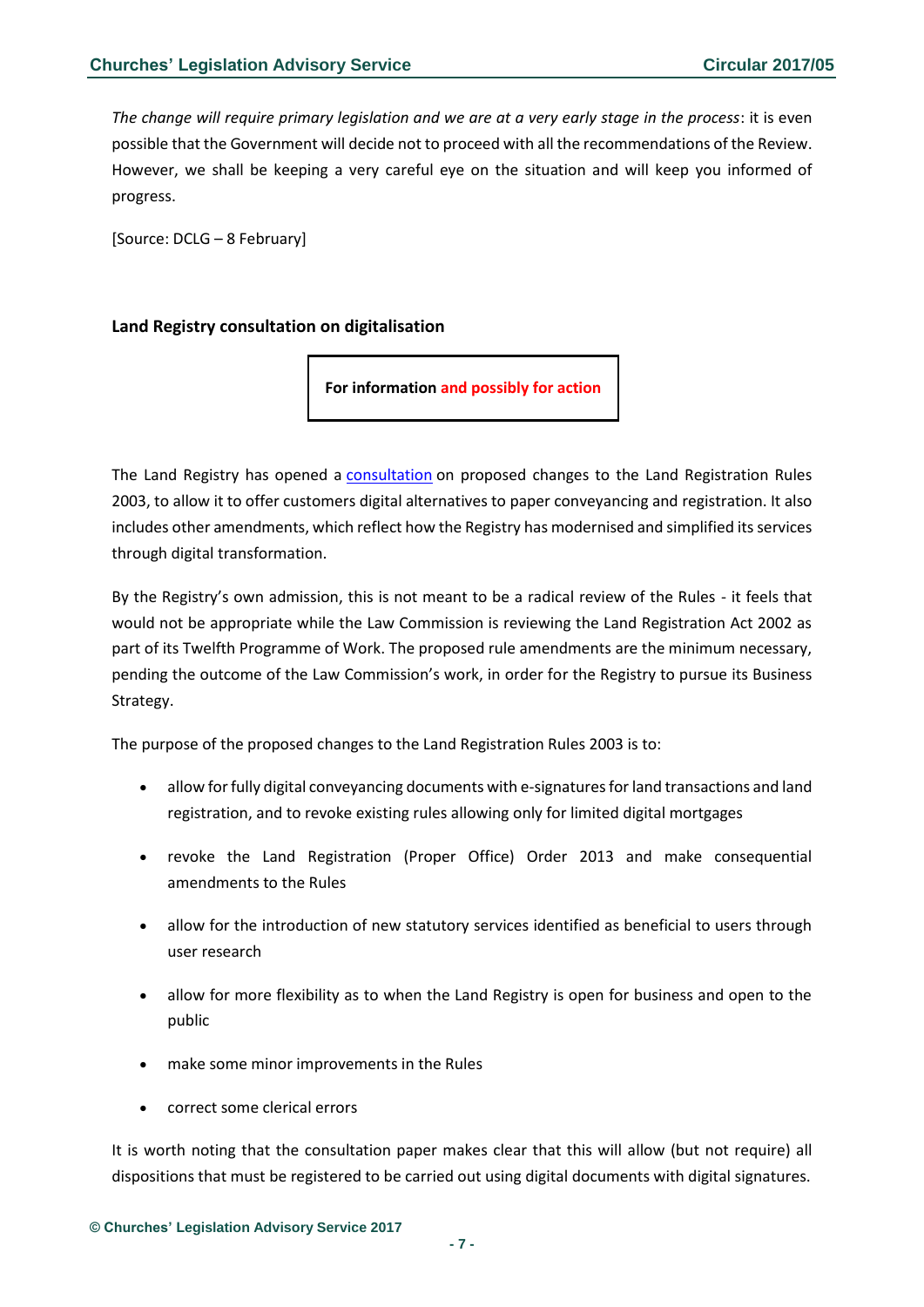We are assessing the need for CLAS to make a response to this consultation, and would be grateful if any members that feel that these proposals would cause them trouble would get in touch with us, giving details.

The consultation closes on **5 April 2017**; those who wish to make their own response can do so by downloading the consultation form available [online.](http://www.gov.uk/government/uploads/system/uploads/attachment_data/file/590722/Consultation_LRR_2003_amendments_response_form_9_2_17.docx) This should be filled in and submitted via [email,](mailto:lrr2016@landregistry.gov.uk) and we would ask that you copy your responses to us, in order to help frame any response CLAS might make.

[Source: Land Registry – 9 February]